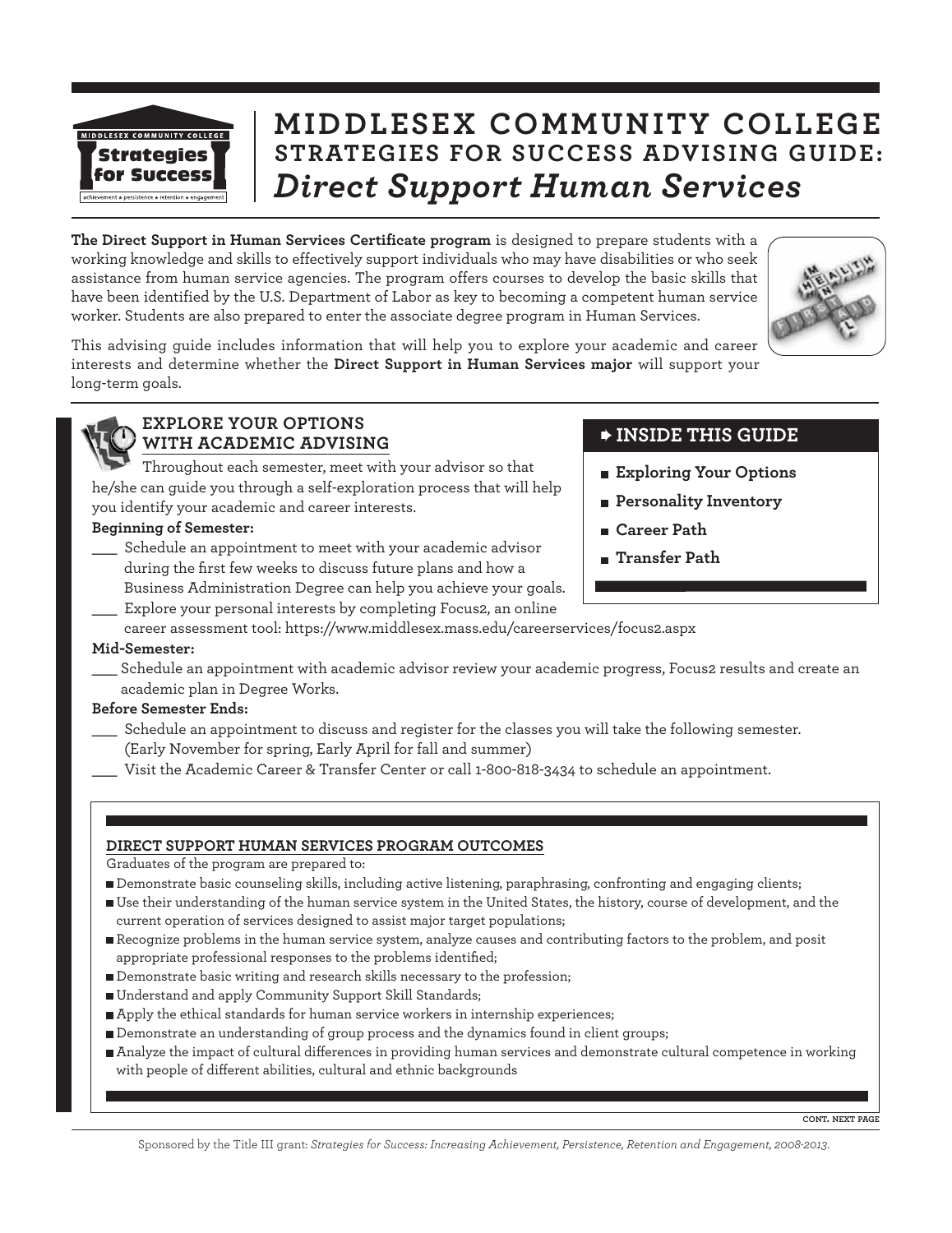

### **STRATEGIES FOR SUCCESS ADVISING GUIDE:**  *Direct Support Human Services*



#### **IS THE DIRECT SUPPORT HUMAN SERVICES MAJOR THE RIGHT FIT FOR ME?**

Think about whether you have the following personality traits and abilities that human services professionals must possess:

#### **Ability to communicate**

Listen to others, understand, and ask questions. Express ideas clearly when speaking or writing. Read and understand written information.

#### **Ability to reason and problem solve**

Notice when something is wrong or is likely to go wrong. Use reasoning to discover answers to problems. Combine several pieces of information and draw conclusions.

#### **Ability to manage oneself, people, time and duties**

Check how well someone is learning or doing a task.

#### **Ability to work with people:**

Be aware of others' reactions and change behavior in relation to them. Look for ways to help people. Persuade others to approach things differently.

#### **Ability to pay attention to detail:**

Quickly and accurately follow through on tasks that may require several steps.

#### **Program Requirements**

In order for a student to be eligible to participate in an academic, community or clinical program that involves potential unsupervised contact with children, the disabled, the elderly, or other vulnerable populations, the student may be required to undergo a Criminal Offender Record Information (CORI) check and/or a Sex Offender Registry Information (SORI) check

**CONT. NEXT PAGE**